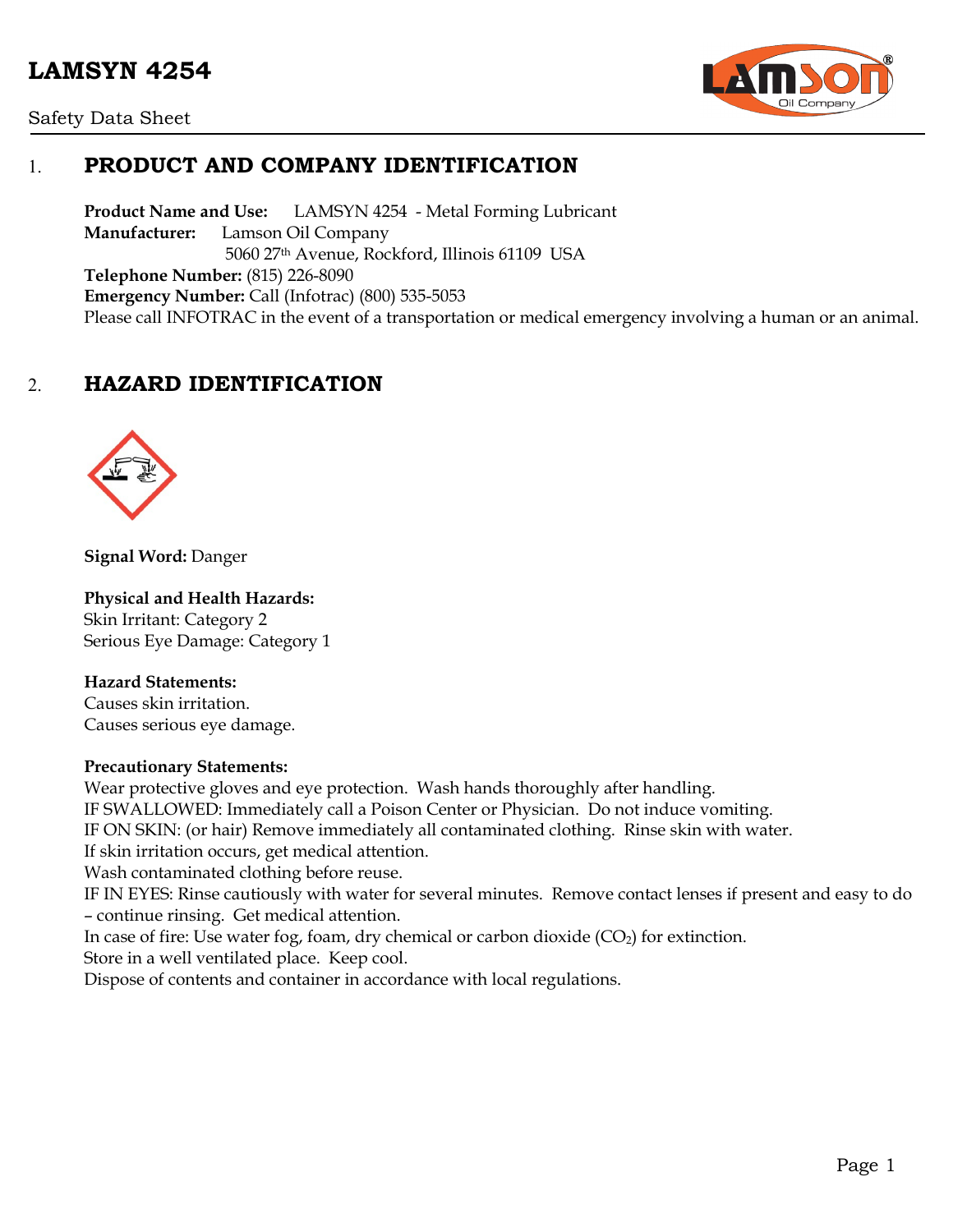

### 3. **COMPONENTS**

| <b>Substantial Ingredients</b> | $\overline{CAS}$ # | Weight $\%$ | <b>GHS Classification</b> |
|--------------------------------|--------------------|-------------|---------------------------|
| Oleyl Ether Phosphate          | 39464-69-2         | $>10\%$     | Skin Irr 2, Eye Dam 1     |
| Sodium Tallowate               | 8052-48-0          | $< 10\%$    | Skin Irr 3, Eye Irr 2B    |
| Triethanolamine                | $102 - 71 - 6$     | $>10\%$     | <b>None</b>               |
| Water                          | 7732-18-5          | $>10\%$     | None                      |

### 4. **FIRST AID MEASURES**

**IF IN EYES:** Rinse cautiously with water for several minutes. Remove contact lenses if present and easy to do – continue rinsing. Get medical attention.

**IF ON SKIN** (or hair): Remove immediately all contaminated clothing. Rinse skin with water. If skin irritation occurs, get medical attention.

**IF SWALLOWED**: Immediately call a Poison Center or Physician. Do not induce vomiting. **IF INHALED:** Remove to fresh air; apply artificial respiration if necessary. Get medical attention.

# 5. **FIRE-FIGHTING MEASURES**

#### **General Hazard**

Under fire conditions substances can be released that require the need for self-contained breathing apparatus and chemical-protective clothing.

### **Fire-Fighting**

Keep fire exposed containers cool with water spray. Separate unburning product from fire. Use carbon dioxide, foam, or dry chemical extinguishing media to put out fires.

#### **Unusual Decomposition Products Under Fire Conditions**

None

# 6. **ACCIDENTAL RELEASE MEASURES**

### **Personal Precautions**

Remove greatly contaminated clothing, including shoes and wash thoroughly after contact. Launder contaminated clothing before reuse.

### **Environmental Precautions**

Dike large spills to prevent ingress into sewers. Clean spills with absorbent and store in marked containers for disposal. Rinse area with water to remove slip/fall hazard. Dispose of contents and container in accordance with local regulations.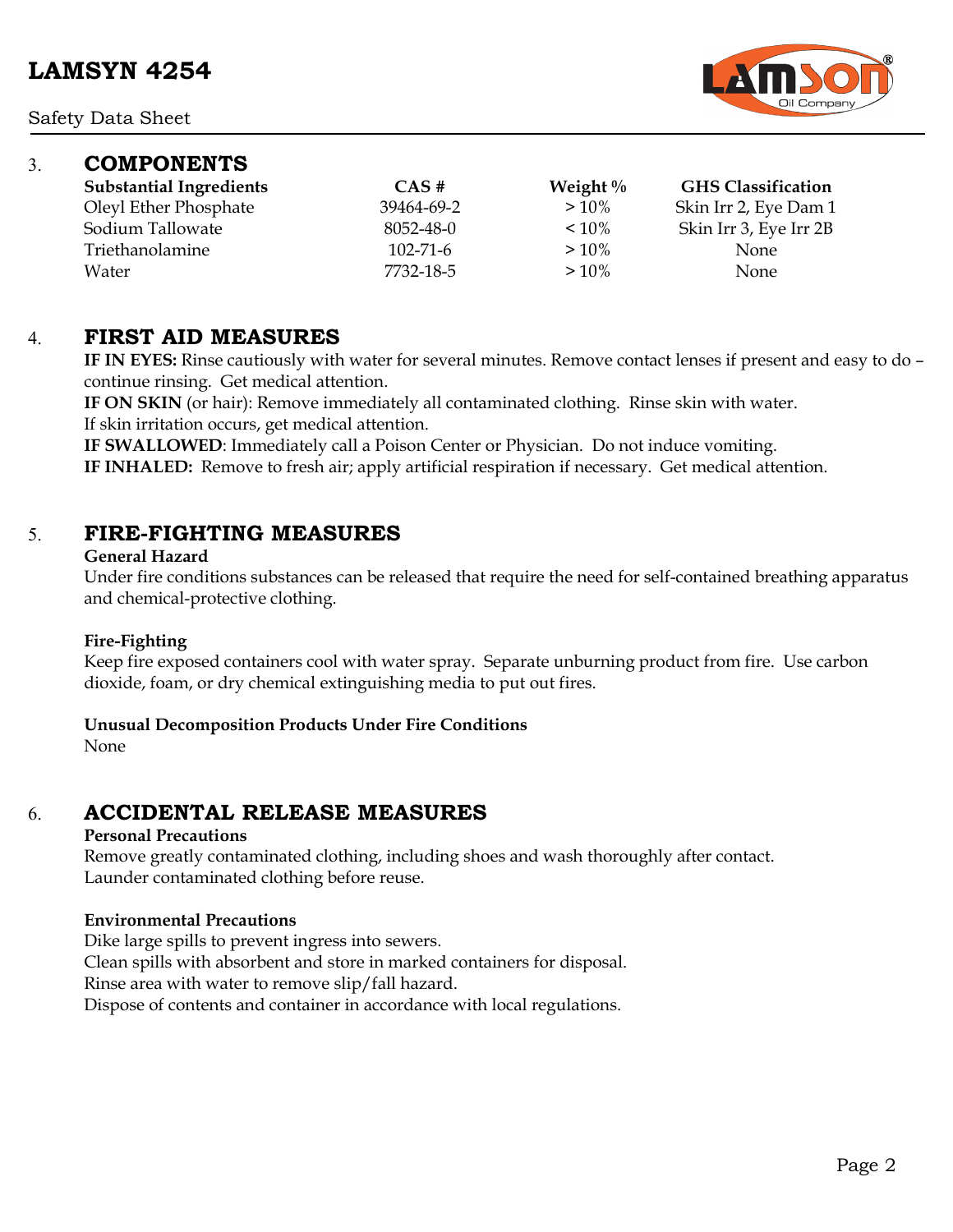Safety Data Sheet



# 7. **HANDLING AND STORAGE**

#### **Safe Handling and Storage**

Store in a well ventilated place. Keep cool. Keep containers inside and out of direct sunlight. Avoid extreme temperatures. Product increases in viscosity as temperature decreases. Thaw and mix well before using. Do not reuse containers.

#### **Incompatible Products**

Avoid strong oxidizing and reducing agents.

# 8. **EXPOSURE CONTROL AND PERSONAL PROTECTION**

#### **Ventilation**

Local exhaust is usually sufficient. General exhaust is preferred.

#### **Personal Protection**

Wear goggles or safety glasses with splashguards. Use approved respirator when airborne exposure limits are exceeded. Use chemical resistant gloves to avoid prolonged skin contact.

#### **Work Place Exposure Guide Lines**

Triethanolamine has a recommended TLV of 5 mg/m3.

# 9. **PHYSICAL AND CHEMICAL PROPERTIES**

| <b>Boiling Point:</b>                          | $> 200$ °F                                |
|------------------------------------------------|-------------------------------------------|
| Specific Gravity (water =1):                   | 1.1                                       |
| Vapor pressure (mm Hg):                        | $\leq$ 1                                  |
| <b>Melting Point:</b>                          | Not Applicable                            |
| Vapor Density (Air =1):                        | > 5                                       |
| Evaporation Rate (butyl Acetate=1):            | ${}_{0.1}$                                |
| Solubility in water:                           | Complete                                  |
| Reactivity in water:                           | NIL                                       |
| <b>Appearance and Odor:</b>                    | Clear liquid; mild odor                   |
| Flash point:                                   | $>200$ °F                                 |
| Flammable Limits (volume percent in air):      | LEL: Not Established UEL: Not Established |
| <b>Autoignition Temperature:</b> approximately | Not Established                           |

### 10. **STABILITY AND REACTIVITY**

**Stability:** [ ] Unstable [ X ] Stable **Conditions to avoid:** None **Incompatibility (Materials to avoid):** Strong oxidizing and reducing agents. **Hazardous Decomposition Products:** Thermal decomposition may produce oxides of carbon and nitrogen. **Hazardous Polymerization:** [ ] May Occur [ X ] Will Not Occur **Conditions to Avoid:** Not Applicable